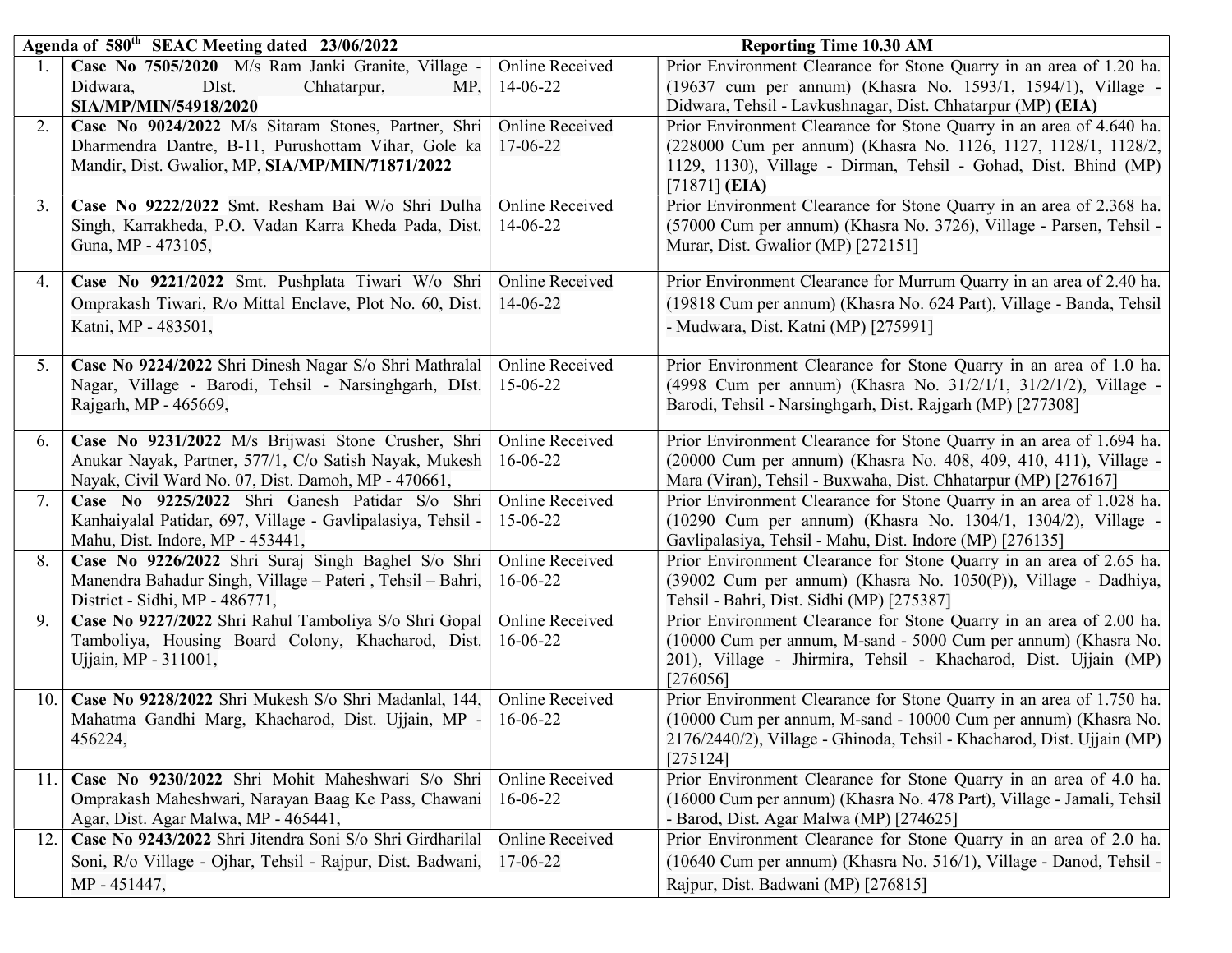| 13. | Case No 9244/2022 M/s Shriram Construction and            | Online Received        | Prior Environment Clearance for Murrum Quarry in an area of 1.804     |
|-----|-----------------------------------------------------------|------------------------|-----------------------------------------------------------------------|
|     | Building Material Supplier, Prop., Shri Yogendra Pratap   | 17-06-22               | ha. (11000 Cum per annum) (Khasra No. 49/1/kha/1/1, 49/1/kha/1/2,     |
|     | Singh, Jakira house, Ghurdang Raghurajnagar, Dist. Satna, |                        | 49/1/kha/2), Village - Bela, Tehsil - Raghurajnagar, Dist. Satna (MP) |
|     | MP - 485666,                                              |                        | [273989]                                                              |
|     | 14. Case No 9245/2022 Shri Dashrath S/o Shri Keshavram    | Online Received        | Prior Environment Clearance for Stone & M-Sand Quarry in an area of   |
|     | Bamoriya, 64, Housing Board, Khacharod, Dist. Ujjain,     | 17-06-22               | 1.0 ha. (Stone - 5000 Cum per annum, M-sand - 5000 Cum per annum)     |
|     | MP - 456224,                                              |                        | (Khasra No. 2176/2440/2), Village - Ghinoda, Tehsil - Khacharod,      |
|     |                                                           |                        | Dist. Ujjain (MP) [274949]                                            |
|     | 15. Case No 9009/2022 Smt. Ashiya Begam, Village -        | <b>Online Received</b> | Amendment in Prior Environment Clearance for Stone Quarry in an       |
|     | Mehandwani, Tehsil - Shahpura, Dist. Dindori, MP -        | 06-06-22               | area of 1.0 ha. (3800 Cum per annum) (Khasra No. 626/1), Village -    |
|     | 481990, SIA/MP/MIN/252691/2022                            |                        | Mehandwani, Tehsil - Shahpura, Dist. Dindori (MP) [252691]            |
|     |                                                           |                        |                                                                       |

## INSTRUCTIONS FOR THE PP's

- A. All the PP's who have applied for issuance of TOR by online registration of the proposals can take-up the EIA studies as per the Standard TOR developed by the Minister of Environment, Forest & Climate Change, New Delhi. The SEAC will have the right and the responsibility of stipulating additional TOR in specific Projects considering its project features.
- B. The State Expert Appraisal Committee will consider the project proposals for prior EC, in its meeting to be held on 23/06/2022 from 10.30 AM. in the order as mentioned in the Agenda. In view of the outbreak of Corona Virus (COVID 19) and subsequent lockdown declared for its control and as per OM issued by MoEF&CC on dated 13/04/2020 (for APIs), the SEAC, MP will conduct the meetings through use of information technology platforms such as video/tele conferencing without inviting the respective project proponent. You are also requested to send your consent to attend the VC before the date of meeting. It is also requested that in no way measures taken for nationwide lockdown should be violated. The user guide manual for the VC is provided below for perusal and compliance. Any change in date & timing of VC, if any, will be communicated. It is requested that the Project Proponent or his/her authorized representative should participate the presentation meeting of SEAC,MP through Video/Tele Conferencing who can make a presentation on their behalf on the salient features of the project, the related environmental issues, proposed Environmental Management Plan and also respond to the queries/suggestions of the Committee.
- C. For the above purpose all the Project Proponents are instructed to mail the draft presentation of the proposed project, KML/Shape files and its executive summary in a folder including details of the court matters/Orders of the Court pertaining to the project, (if any) by 21/06/2022 on the below mentioned email addresses clearly mentioning the agenda number, case number and project name/detail in the subject and folder for quick reference so that same can be forwarded to the committee:-

| Pollution<br>Member<br>M P<br>Mishra.<br>Secretary.<br>Board.<br>5hr.<br>Control'  | $\cdots$<br>seaco<br>adhvapradesh $\omega$ re<br>and at<br>com       |
|------------------------------------------------------------------------------------|----------------------------------------------------------------------|
| $AB$ <sub>O</sub> Bhopal (MP)<br>Parisar<br>$\sim$ olon $v$<br>Arera<br>Parvavaran | 7) ຕຸກາດ 1<br>mail.com<br>abha<br>`ava<br>$\mathcal{L}(\mathcal{U})$ |

For all other projects (except building/construction projects, item 08 of schedule and mining projects of minor minerals up to 05 hectares under category- "B2") information shall be provided in the prescribed Form-2 enclosed with OM issued by MoEF&CC vide circular no. F.No. 22-8/2018-IA.III dated  $20<sup>th</sup>$ April, 2018 along with the copy of EIA/EMP report as per the generic structure given at Appendix-III of the EIA Notification, 2006, Summary of the Environmental Impact Assessment given in Appendix-IIIA. Risk Assessment Report. Copy of Feasibility Report or Detailed Project Report of Detailed Engineering Report, certification of compliance of earlier environmental clearance conditions in case of expansion proposals and final layout plant, as the case may be and as per the requirement contained in the EIA Notification, 2006 and inform-2 as per OM issued by MoEF&CC vide circular no. F. No. 22-  $8/2018$ -IA.III dated  $20<sup>th</sup>$  April, 2018.